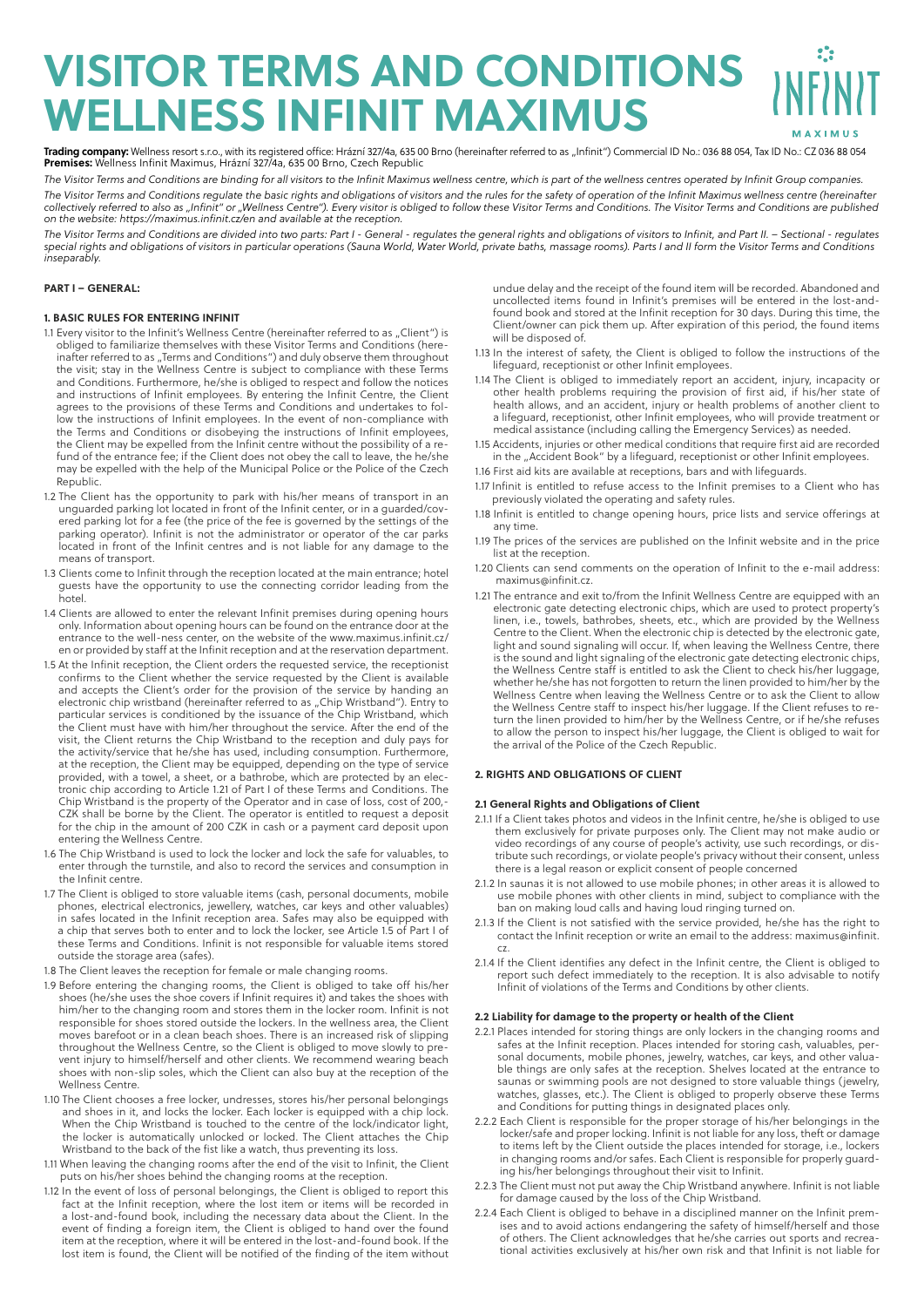damages, accidents and injuries caused to the Client by his/her own actions, non-compliance with the Terms and Conditions or disobeying the instructions of Infinit employees, nor for injuries caused to the Client by other clients. Infinit advises all clients, prior to engaging in sports and recreational activities, to consider health risks or consult such activities with a physician.

- 2.2.5 The Client shall be liable for damage to Infinit property caused by his/her intentional or negligent act/omission, and shall be obliged to reimburse Infinit for such damage without undue delay.
- 2.2.6 Infinit will properly investigate and log any damage to property or health. In addition, depending on the circumstances of the case, the Municipal Police or the Police of the Czech Republic, or the rescue service, the fire brigade, etc. will be called. Infinit records injuries in the Accident Book held in each of its premises.
- 2.2.7 In case of a complaint about a defect related to the goods and products purchased at the Infinit centre, the Client may make it at any reception. Complaints are governed by the Complaints Procedure, which is available at the reception and website www.maximus.infinit.cz/dokumenty.

## **2.3 Bans on Clients Entering Infinit Premises**

- 2.3.1 Clients who clearly suffer from signs of acute illness (fever, runny nose, cough, diarrhea, etc.), transmissible respiratory tract inflammations, as well as persons who are lousy and/or covered in vermin, persons suffering from diseases manifested by skin rashes, warts, persons with open, purulent or bleeding wounds, and persons who are bacilli carriers of intestinal diseases, suffer from infectious diseases and also their family members may not access the Infinit premises. Furthermore, persons placed in quarantine or self-isolation and persons who have had an infection or communicable disease in their household or their surroundings also are not allowed to enter the Infinit premises.
- 2.3.2 Access to Infinit's Wellness Centre is not permitted under the influence of alcohol (intoxicated persons) and other narcotic and psychotropic substances. The staff of the Wellness Centre (staff, Infinit's employees) is entitled to refuse entry to persons under the influence of alcohol or other narcotic and psychotropic substances into the Wellness Centre, or they are entitled to expel these persons from the Wellness Centre without the right to a refund of the entrance fee. If necessary, Infinit may call for the assistance of the Police of the Czech Republic.
- 2.3.3 Animals are not allowed to enter the Infinit premises.
- 2.3.4 Children under the age of 15 may enter Infinit's premises if accompanied by a person over 18 years of age; this person is obliged to take care of the safety of the accompanying person and is responsible for the minor throughout the visit to Infinit. Infinit shall not be liable for any incidental injury to a child due to inattention of an adult. At the same time, a person over 18 years of age is obliged, when using a specific service (see 2.3.6.) by a person under 18 years of age, to give written consent to the use of the service under the conditions set out for each operation or for each of premises.
- 2.3.5 Minors over 15 years of age may use the services of the Water World (entrance to the pools) and enter the wellness area without a person over 18 years of age and at the same time are obliged to respect these Terms and Conditions and the instructions of the lifeguard, receptionist or other employees of Infinit... Infinit is entitled to check the Client's identity card for the purpose of checking the age and the Client is obliged to present the identity card at the reception upon request.
- 2.3.6 Use of the massage, private sauna, private whirlpool or private bath services by a person under 18 years of age is only possible if accompanied by a person over 18 years of age who is responsible for the person under 18 years of age and is obliged to give written consent to the use of the service by a minor (if the Terms and Conditions allow the use of the service by a minor), at the same time fulfilling the specific conditions for the use of the service set out for each operation or on each of premises.

#### **Other Specific Restrictions of Particular Premises:**

2.3.7 Infinit Maximus Brno premises:

- (a) The entrance to Infinit is designed for adults and people taller than 145 cm (determined by the depth of the tanks and their technical adaptation). For minor under 15 years of age, it is also subject to the accompaniment and written consent of a person over 18 years of age.
- (b) With regard to the fact that from a physiological point of view, it is possible to measure different body heights (up to 2 cm) during the day, the operating staff is entitled to allow access to the wellness even to a person who will be measured a height of 143 cm at the time of the intended entry.
- (c) We do not recommend entry to private zones for children under 3 years of age.

#### **2.4 In All Areas of Infinit, It Is Strictly Prohibited to:**

- 2.4.1 Behave noisily (especially in saunas), bother other clients or staff with their actions and behavior, or otherwise limit the surroundings.
- 2.4.2 Violate the rules associated with the delimitation of spaces (particular wellness sections) for particular types of clothing (zone in swimsuits or sheets and the rule of silence in quiet zones); scream, run, whistle, call for help for no reason, jump into the water including jumping from the side of the pool (whirlpool, private bath, cooling pond), push each other under the water, deliberately spray water and harass other clients or endanger the operation of Infinit in any way.
- 2.4.3 Urinate in the water, spit, rinse nose and mouth in the water or in any way pollute the water in the pool or in the whirlpool, private bath, cooling pond; throw objects into the water that could endanger/damage other clients.
- 2.4.4 Wash clothes and other things with the exception of washing swimsuits with soap or shampoo in the shower areas.
- 2.4.5 Use your own cosmetic products in saunas and steam baths, swimming pool, whirlpool, private baths and cooling pool and pond.
- 2.4.6 Use soap, shampoo and other hygiene items outside the showers, changing rooms and drying rooms.
- 2.4.7 Be lubricated with cream or ointment before entering the pools, whirlpool, private baths and cooling bath.
- 2.4.8 Use your own swimming aids, except for the lifeguard's consent after assessing the specific aid and its cleanliness.
- 2.4.9 Move in the Water World, Sauna World and private zones in dirty clothing, dirty shoes or dirty swimsuits.
- 2.4.10 Consume your own food, smoke (including e-cigarettes), consume your own alcoholic and non-alcoholic beverages, bring bags, backpacks and other luggage into the premises. In the event of a violation of this prohibition, illegally brought in, food and other items will be confiscated and placed in the wellness reception and returned at the end of your visit. In the event of failure to collect drinks and meals, these seized items will be disposed of without compensation on the same day immediately after closing time.
- 2.4.11 Move or otherwise manipulate swings, sun loungers and tables in relaxation zones and other furniture in the premises, manipulate the operational and technical equipment (heating, wiring, etc.) or intentionally destroy the property of Infinit.
- 2.4.12 Use and abuse narcotic and psychotropic substances, in any way pollute these premises.
- 2.4.13 Stay in the Infinit area outside of opening hours.
- 2.4.14 Unauthorized use of rescue equipment and first aid items.
- 2.4.15 Enter areas marked with a prohibition sign and to areas intended only for authorized persons (engine rooms, cleaning rooms, rooms for Infinit's employees, etc.).
- 2.4.16 Waste water and energy unnecessarily.
- 2.4.17 In front of the building and in the Infinit wellness area, it is strictly forbidden to:
	- (a) Park cars and motorcycles in places other than those designated for this purpose.
	- (b) Enter with bicycles, use roller skates, scooters, skateboards and other balance bikes.
	- (c) Park bicycles in front of the building outside the designated area.
	- (d) Pollute the space in front of the building, destroy greenery, throw stones and move in the area of planted green vegetation.
	- (e) Carry out commercial activities (coaching activities, shooting adver-
- tising videos, etc.) without the prior written consent of the operator. 2.4.17 Require from the operator's employees services contrary to these Terms and
- Conditions or their job description. 2.4.18 Enter the changing room, showers and in the pool in shoes. To stay in the
- Wellness Centre in clothes. 2.4.19 Enter departments or places intended for people of other sexes, with the exception of children under 7 years of age and pedagogical accompaniment of school groups of the elementary school pupils (children of 1st to 5th grades of primary school) and children of kindergartens.
- 2.4.20 Bring into the premises chemicals that can cause a fire or endanger the health of other people.
- 2.4.21 Disobey the instructions or reprimands of Infinit employees.
- 2.4.22 In case of non-compliance with the above rules, the Client may be expelled from the Infinit area without the right to a refund of the entrance fee, if necessary, the help of the Police of the Czech Republic may be called.
- 2.4.23 Expulsion from Infinit premises does not reduce the right to compensation for damage incurred by Infinit or a third party in violation of the above rules.

## **PART II – SECTIONAL:**

SPECIAL RIGHTS AND OBLIGATIONS OF CLIENTS IN PARTICULAR OPERATIONS (Sauna World, Water World, private whirlpools and baths, massage rooms) Water depth in the indoor pool: 1.3 m Water depth in the outdoor pool: 1.3 m Water depth in the salt-water outdoor whirlpool: 1 m Water depth in the indoor whirlpool: 1 m

Water depth in cooling pool: 1.2 m Water depth in cooling pond: 1.2 m

## **3. INSTRUCTIONS FOR CLIENTS IN PARTICULAR OPERATIONS**

#### **3.1 General Instructions**

- 3.1.1 Some Infinit relaxation activities (hereinafter referred to as "Activities") can be ordered in person, by phone or online. The entrance fee can be paid in cash at the entrance reception or in the form of a deposit payment, i.e., charging the Infinit loyalty card. The loyalty card must be recharged with a financial amount (deposit) at least in the amount determined by the operator, which can only be used up in the form of the Activities in Infinit's Wellness Centres. The conditions and benefits of the loyalty program are published on the websites www. infinit.cz/en, or are available at the Infinit reception. The loyalty card with credit provides the Client with a discount on the Activities specified by the operator. Services can also be paid for using payment cards or using flexi Pass CARD or Edenred Benefits card. Infinit also accepts Relax Pass, Focus Pass, Gift Pass or Flexi Pass, Unišeky, Unišeky+, Edenred Multi, Edenred Sport and Culture, Edenred Compliments, as well as gift vouchers. Payments can be also made through cafeteria BENEFITY or BENEFIT PLUS or via an employer. We also offer discounts to Multisport card holders
- 3.1.2 In the event that the Client decides to pay for the service with a gift voucher, such a voucher must be presented in a paper form, must contain a code and be valid. Services cannot be provided by redeeming a lost voucher or voucher with an expired period of validity.
- 3.1.3 Each Infinit Client using the services of particular operations is obliged to comply unconditionally with the provisions of these Terms and Conditions and the instructions of Infinit employees.
- 3.1.4 If the Client exceeds the time intended for stay on the particular service or does not leave the service in a timely manner after notification (private whirlpool, private bath, massage), he/she will be ordered out. In the event that the service is not occupied by another Client, he/she is obliged to pay a fee according to the current price list corresponding to the extra time spent on the service.
- 3.1.5 The use of devices that create a stream of water (waterspouts, waterfalls) is prohibited for persons under 18 years of age.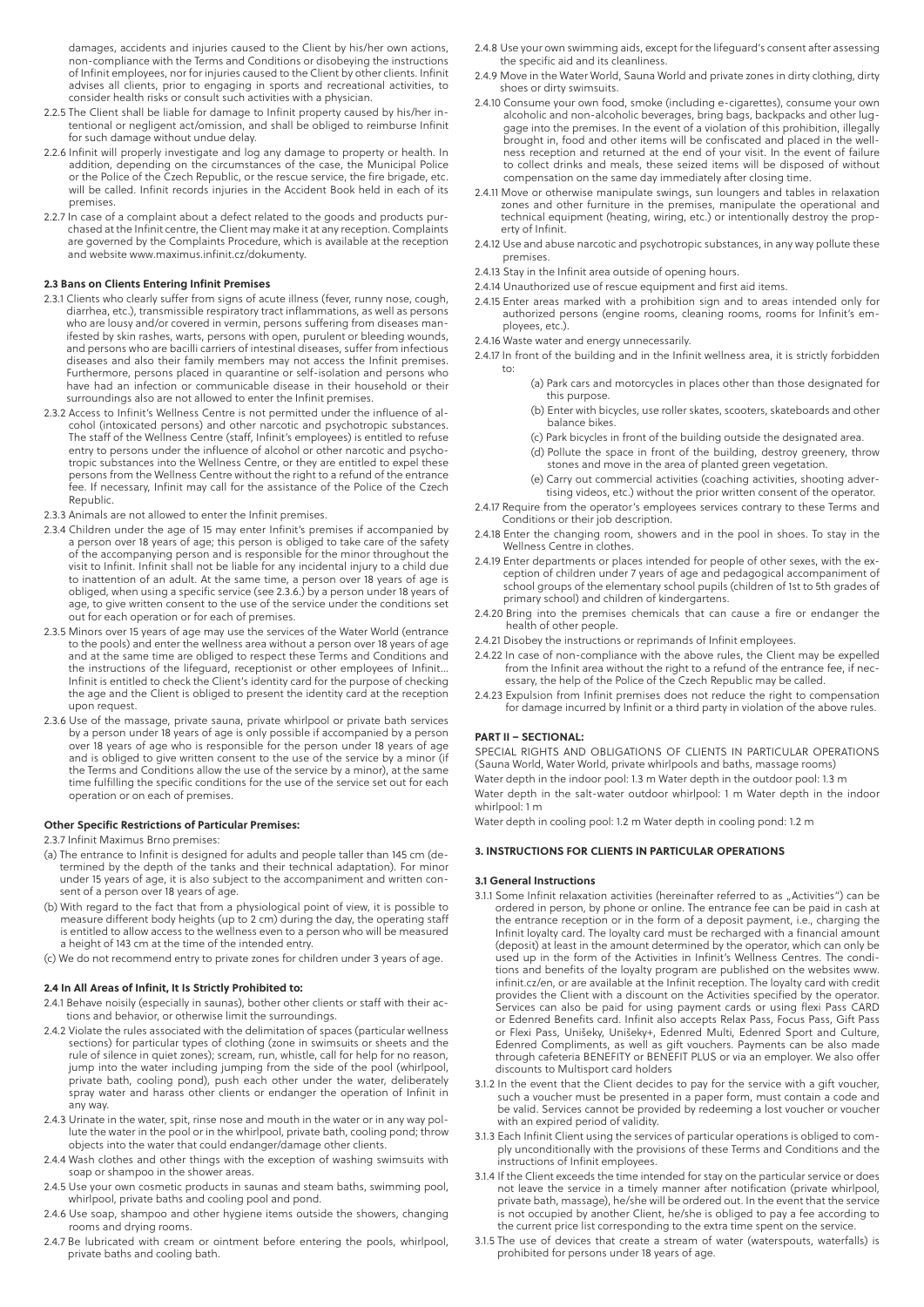- 3.1.6 The receptionist is entitled to refuse entry to a Client when the capacity of a particular operation is full or to a Client who is not allowed to enter according to these Terms and Conditions.
- 3.1.7 Infinit may, in exceptional cases, set aside hours for other purposes and events or training of athletes. This change will be announced in due course.
- 3.1.8 Cancellation of the reservation for massages is accepted no later than 24 hours before the start of the booked service. Otherwise, the Client may be required to pay the full amount for the booked service.
- 3.1.9 During the use of the Infinit Service, the Client is allowed to consume alcoholic and non-alcoholic beverages purchased from Infinit (hereinafter referred to as "Beverages") in designated premises only while observing the following conditions:
- (a) the Beverages are consumed from plastic cups, which must be placed only on the designated tables or in the holders in swimming pools and whirlpools
- (b) the alcoholic Beverages will not be sold to persons under 18 years of age
- (c) persons who are clearly under the influence of alcohol will be immediately removed from the Infinit premises without the right to a refund of the entrance fee (d) Infinit is not responsible for damage to health and property caused directly to
- the consumption of the Beverages (e) Infinit reserves the right to regulate and restrict the sale of the alcoholic Beverages in the premises of the Infinit Centre in the following way: a maximum of three (3) alcoholic doses per person may be sold to the Wellness Centre's Client within two hours. One alcoholic dose for this purpose means one alcoholic mixed drink, 0.2 l of wine/sparkling wine, or 0.5 l of beer. After two hours, i.e., every additional hour, one (1) alcoholic dose per hour may be sold to each Client.
- (f) Infinit centre staff is entitled, solely at their own discretion, taking into account the safety of the Client and other Infinit clients, to refuse to sell the alcoholic Beverage to the Client; the staff is entitled to refuse to sell the alcoholic Beverage to persons who are accompanied by the Client or to a fellow visitor to the Infinit centre together with the Client who has been refused to sell the alcoholic Beverage.

#### **3.2 Instruction for Clients of Water World/Relaxation Pools and Public Whirlpools**

- 3.2.1 Entry into the Water World is conditioned by the health status of the Client, who should consult with his/her attending physician, especially if/when suffering from high blood pressure and diseases of the cardiovascular system. The Client is also obliged to comply with the Part I - General of these Terms and Conditions regarding the entry and state of health (see Article 2.3.1.).
- 3.2.2 Before entering the Water World/relaxation pools and whirlpools, the Client is obliged to use toilets and showers for hygienic reasons. In the showers, the Client must wash up thoroughly with soap and shower with warm water without a swimsuit. If the Client wishes to soak his/her hair in the pool, he/she is obliged to wash it with shampoo or use a bathing cap before entering the pool. In addition, the Client is obliged to remove make-up.
- 3.2.3 Entry to swimming pools and whirlpools is possible only in swimsuits. It is forbidden to bathe in clothing or underwear.
- 3.2.4 Entry to the Lada relaxation grassland area within the Infinit Maximus Brno premises is possible only in clean shoes with a solid sole.
- 3.2.5 The lifeguard station is located in the interior of the water SPA.
- 3.2.6 When entering the outdoor areas of the Infinit centre, the Client should be aware that stinging insects occur at a higher rate during the spring and summer season. In case of allergies or other health problems, it is recommended to take extra care
- 3.2.7 It is strictly forbidden to consume food in the areas of swimming pools and whirlpools.
- 3.2.8 It is forbidden to behave noisily, throw swimming and inflatable aids, knock other people into the pool.
- 3.2.9 It is forbidden to call for help without a serious cause, to use rescue aids and first aid equipment for no reason.
- 3.2.10 It is forbidden to use (scuba) diving equipment during the hours reserved for public bathing (exceptionally, it can be allowed with the consent of the lifeguard).
- 3.2.11 It is forbidden to spit in the water, rinse nose and mouth in the water, urinate in the pool, throw away garbage and in any way pollute the premises of the Infinit area.
- 3.2.12 It is forbidden to arbitrarily change the direction of the water flow from waterspouts (in any way to prevent the free flow of water from waterspout).
- 3.2.13 It is forbidden to bring any glass and sharp objects that endanger the safety of visitors.
- 3.2.14 The depths in the pool are clearly marked. Bathing of a non-swimmer in deep water is possible only with the use of adequate buoyancy aids and with the simultaneous accompaniment of an adult who assumes responsibility for the safety of the non-swimmer.
- 3.2.15 Jumping from the longitudinal sides of the pool and the raised edges of the pools is prohibited for safety reasons.
- 3.2.16 Entry with a wheelchair is allowed only with special wheelchair covers, which are put on just before entering the pool area or after disinfecting the wheelchair wheels.
- 3.2.17 The operator is entitled to close the pools and whirlpools in the water SPA for safety reasons in the event of a threat of thunderstorms. In this case, the Client is not entitled to a refund or reduction of the entrance fee.
- 3.3 Instructions for Steam Room Clients
- 3.3.1 Entry into the steam room is conditioned by the health status of the Client, who should consult with his/her attending physician. Staying in the steam room is not recommended for people suffering from high blood pressure and diseases of the cardiovascular system. The Client is also obliged to comply with the Part - General of these Terms and Conditions regarding the entry and state of health (see Article 2.3.1.).
- 3.3.2 Before the first entry into the steam room, each Client is obliged to wash up with soap and take a shower with warm water. Furthermore, the Client is obliged to take a shower after each cycle and before each use of cooling pools

and ponds.

- 3.3.3 In the steam room, we recommend sitting on a towel or sheet. The Client is allowed to stay in the steam room in a swimsuit.
- 3.3.4 The recommended length of stay in the steam room for an adult without health problems is 20 minutes and a maximum of 4 cycles in a row.
- 3.3.5 It is strictly forbidden to consume drinks or consume food in the steam room.
- 3.3.6 In the steam room, it is forbidden to climb and stand on the benches, in any way to prevent the development of steam, to approach and touch the mouth of the steam generator (there is an acute risk of scalding of the Client).

#### **3.4 Instructions for Sauna World Clients**

- 3.4.1 Entry into the Sauna World is conditioned by the health status of the Client, who should consult with his/her attending physician. Staying in the sauna is not recommended for people suffering from high blood pressure and diseases of the cardiovascular system. The Client is also obliged to comply with the Part I - General of these Terms and Conditions regarding the entry and state of health (see Article 2.3.1.).
- 3.4.2 Before the first entry into the saunas, each Client is obliged to wash up with soap and take a shower with warm water. Furthermore, the Client is obliged to take a shower after each sauna cycle and before each use of cooling pools and ponds.
- 3.4.3 It is allowed to enter saunas only without swimsuits and shoes. Each Client when buying access to saunas has one rental bath towel and one rental sheet included in the price of admission. Further rental sheets or bath towels is charged according to the valid price list of services.
- 3.4.4 In the saunas, the Client is obliged to sit on a towel or a sheet.
- 3.4.5 The recommended length of stay in saunas for an adult without health problems is 8–13 minutes and a maximum of 4 cycles in a row.
- 3.4.6 In winter, swimming in the frozen cooling pond in the outdoor wellness is at your own risk only. All year round, it is forbidden to swim in the stream and under the waterfall.
- 3.4.7 In saunas, the Client is forbidden to increase the humidity in any way, wave a towel, perform a sauna ceremony, use branches for whipping.
- 3.4.8 Furthermore, the Client is strictly forbidden to pour his/her own essences, essential oils or other mixtures into the sauna stove or throw anything on the stove. In the salt sauna it is forbidden to pour salt stones.
- 3.4.9 It is forbidden to bring and consume any food, drinks or chewing gum into saunas.
- 3.4.10 The use of scrubs, coffee and other pollutants is prohibited in all saunas. In the steam room it is possible to use sauna cosmetics purchased in the Infinit Wellness Center.
- 3.4.11 The Client is forbidden to handle sauna equipment in any way, with the exception of the SOS safety button.
- 3.4.12 The Client arrives at the sauna ceremony on time, after the start of the sauna ceremony it is no longer possible to enter the ceremonial sauna. Sauna ceremonies are not intended for children under 7 years of age.
- 3.4.13 At ceremonies, the Client does not disturb other clients. In the event of repeated admonitions of the Client by the sauna master, the sauna master may expel the Client from the ceremony.
- 3.4.14 The sauna master may decide whether the particular children can attend the ceremony or, if the sauna master sees a restless child during the ceremony itself, the sauna master may ask his/her parents to leave a particular ceremony including the child.
- 3.4.15 During the sauna ceremony, the Client is forbidden to use massage brushes and massage washcloths. In other saunas, it is allowed to use these aids while respecting other clients. The Client using these aids must take into account the hygiene and possible contamination of the sauna and other clients.

## **3.5 Instructions for Clients of Private Baths (Whirlpool, Hot Tub, Bali Bath)**

- 3.5.1 Entry into the private baths is conditioned by the health status of the Client, who should consult with his/her attending physician. Staying in the private baths is not recommended for people suffering from high blood pressure and diseases of the cardiovascular system. The Client is also obliged to comply with the Part I - General of these Terms and Conditions regarding the entry and state of health (see Article 2.3.1.).
- 3.5.2 Infinit notifies the Client of private baths of the following security risks that arise when using the area of private baths:
- a) risk of injury, risk of slipping the surfaces of private baths and surroundings are smooth and slippery, the entry as well as exit from the private bath are dangerous,
- b) water depth the height of the surface of private baths in a sitting position corresponds to the height of an adult, therefore the private bath is not suitable for people shorter than 145 cm,
- c) danger of overheating the water temperature is in the range of 34–41°C, which during a longer stay in warm water can cause overheating of the body,
- d) excessive chlorine concentration whirlpool private bath is treated with chlorine. The chlorine is in a higher concentration with respect to warmer water (in accordance with legal regulations), and at the same time dangerous aerosols from chlorine are released just above the water level,
- e) whirlpool effect nozzles in a whirlpool private bath are not suitable for children's organisms,
- f) risk of burns decorative candles are placed in the area of private baths, there is a risk of burns if the ban on handling candles is violated.
- 3.5.3 Entry of children under 3 years of age and persons under 145 cm to the private baths, taking into account the safety and health risks referred to in Article 3.5.2, is not recommended.
- 3.5.4 Upon each entry of a person under 18 years of age into a private sauna, the legal representative or a person over 18 years of age accompanying the child is obliged to give written consent to entry, and to take responsibility for the child with regard to the risks referred to in Article 3.5.2.
- 3.5.5 The child is considered to be another person for whom it is necessary to pay a fee according to the price list of services.